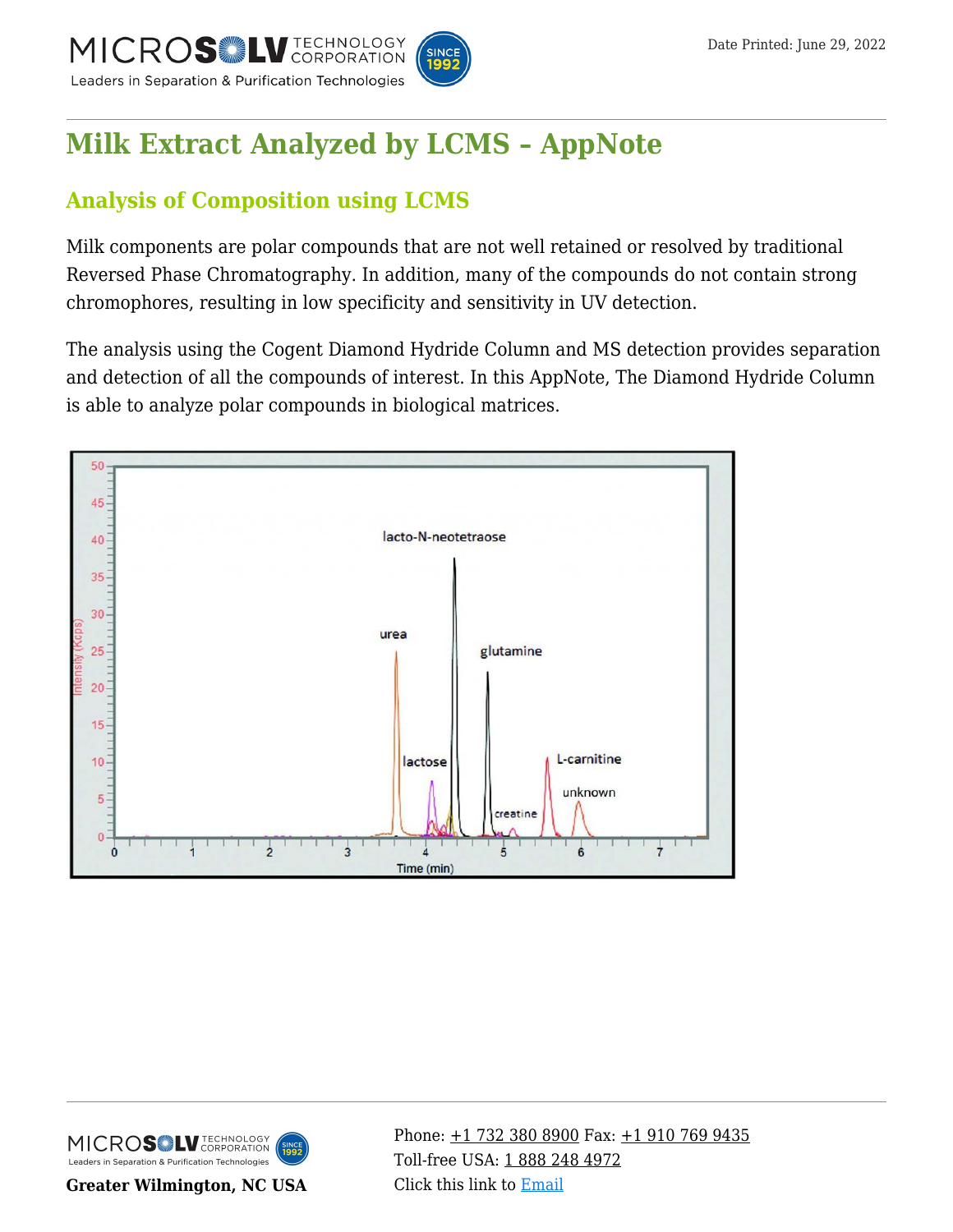





#### **Peaks:**

- 1. Urea 61.0396 m/z [M+H]+
- 2. Lactose 343.1235 m/z [M+H]+
- 3. Galactose 181.0707 m/z [M+H]+
- 4. Lacto-N-Neotetraose 708.2557 m/z [M+H]+
	- 5. Glutamine 147.0764 m/z [M+H]+
	- 6. Creatine 132.0768 m/z [M+H]+
	- 7. L-Carnitine 162.1125 m/z [M+H]+
	- 8. Unknown 105.1148 m/z [M+H]+

## **Method Conditions**

**Column:** Cogent Diamond Hydride™, 4μm, 100Å **Catalog No.:** [70000-15P-2](https://www.mtc-usa.com/product-details/id/4115801) **Dimensions:** 2.1 x 150mm **Mobile Phase:** A: DI Water /  $0.1\%$  Formic Acid (v/v)

B: Acetonitrile /  $0.1\%$  Formic Acid (v/v)

### **Gradient:**



**Greater Wilmington, NC USA**

Phone:  $\pm$ 1 732 380 8900 Fax:  $\pm$ 1 910 769 9435 Toll-free USA: [1 888 248 4972](#page--1-0) Click this link to [Email](https://www.mtc-usa.com/contact)